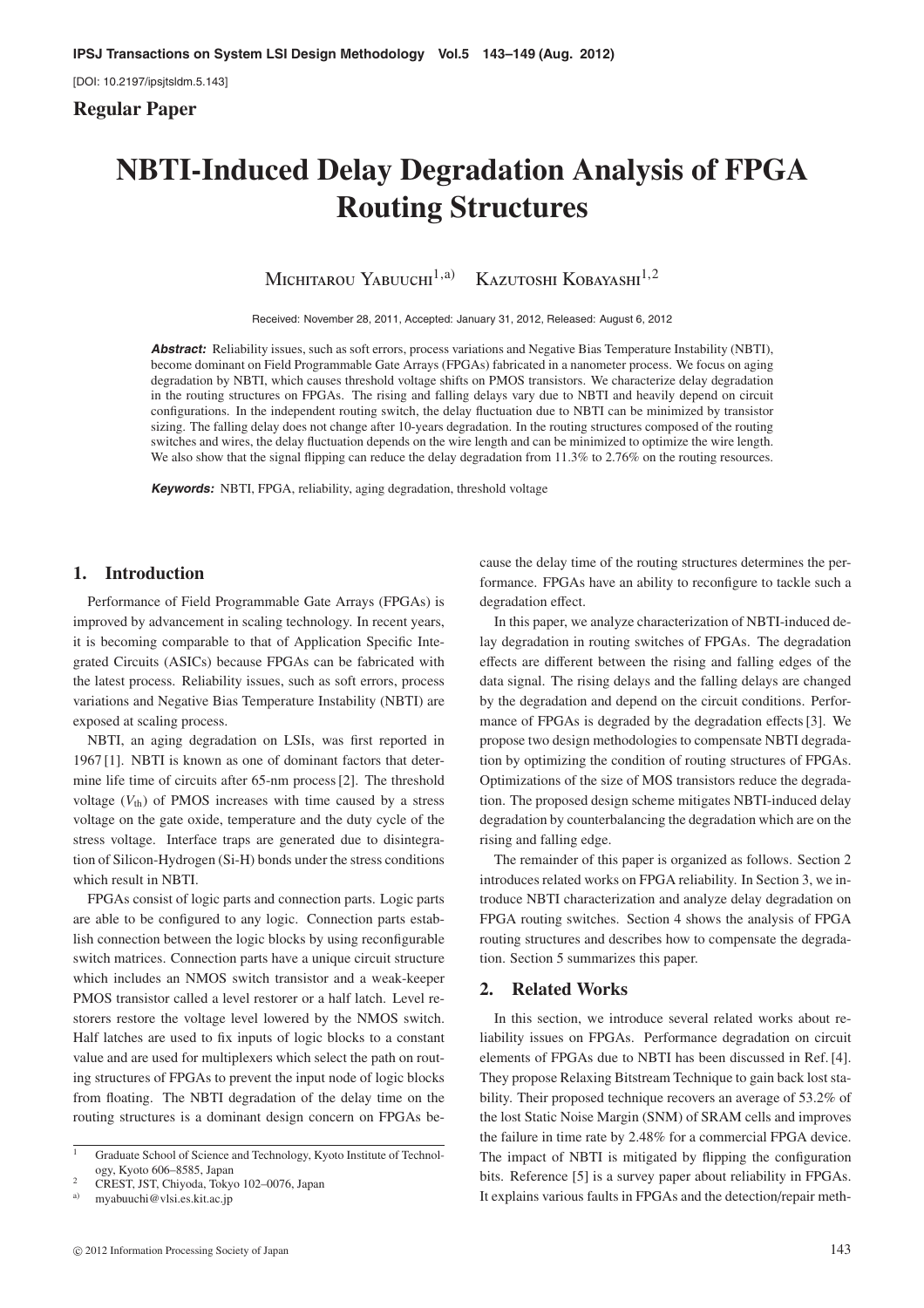ods. Reference [6] is the latest work about NBTI effects on FP-GAs. It also considers Hot Carrier Injection (HCI) and evaluates the DC and AC effects by its own method. It has shown that the aging behavior in FPGAs fits the predictions. An efficient technique to mitigate NBTI-induced delay degradation on the routing resources has not studied well. We analyze NBTI-induced delay degradation on the circuits in FPGAs and propose a design methodology to compensate the degradation.

# **3. Analysis of NBTI-Induced Delay Degradation**

In this section, we show characterization of NBTI-induced delay degradation on routing resources in FPGAs. This section includes an explanation of NBTI models, how to simulate NBTI degradation on FPGAs, the simulation results and a compensation methodology by transistor sizing.

#### **3.1 NBTI Modeling**

There are many models which show how PMOS  $V_{th}$  is changed by NBTI degradation. NBTI degradation has a permanent part and a recoverable part. The recoverable part recovers soon after the stress is removed but the permanent part remains forever. NBTI under continuous stress is called static NBTI. NBTI alternating between stress and relax is called dynamic NBTI. Both static and dynamic NBTI have permanent and recoverable parts. Recoverable part can recover in dynamic NBTI. The dynamic NBTI effect depends on the frequency and the duty cycle. Several measurement methods are proposed in Refs. [7], [8], [9]. It is difficult to measure NBTI degradation because the degradation recovers quickly. Some predictive NBTI models are suggested in Refs. [10], [11]. The accurate model is still discussed, because the NBTI-induced degradation critically depends on the stress condition and the process node. We apply  $V_{th}$  degradation ( $\Delta V_{th}$ ) as in, Eqs. (1), (2) proposed in Refs. [11], [12] to evaluate performance degradation of circuit structures in FPGAs.

$$
\Delta V_{\text{th,Static}} = A \left( (1 + \delta) t_{\text{ox}} + \sqrt{C t} \right)^{2n} \tag{1}
$$

$$
\Delta V_{\text{th,Dynamic}} = \left(\sqrt{\frac{K_{\text{v}}^2 \alpha T_{\text{cyc}}}{1 - \beta_{\text{t}}^{1/2n}}}\right)^{2n} \tag{2}
$$

Eqs. (1), (2) express  $\Delta V_{th}$  on static NBTI and dynamic NBTI, respectively. The parameters are determined as follows. Degradation factors,  $A$  and  $K_v$ , have dependence on the electrical field and the temperature. Those parameters are caluculated from the degradation amounts. The parameter  $\delta$  is a fitting parameter,  $t_{ox}$ is the oxide thickness. The Parameter  $C$  has temperature  $(T)$  dependence as  $C = T_0^{-1} \exp(-E_a/kT)$ . The parameter  $E_a$  is the activation energy of hydrogen species, *k* is the Boltzmann constant, and  $T_0$  is constant with the value of  $10^{-8}$  s·nm<sup>-2</sup>. The time exponent parameter *n* is  $1/6$  for  $H_2$  diffusion,  $\alpha$  is duty cycle  $(\alpha = T_{\text{stress}}/(T_{\text{stress}}+T_{\text{recover}}))$ ,  $T_{\text{cyc}}$  is the time period of one stressrecovery cycle, and  $\beta_t$  is fraction parameter of the recovery. We assume that  $V_{\text{th}}$  will be degraded by 55% on continuous DC stress under the following condition. Supply voltage  $(V_{dd})$  is 1.2 V and  $T = 100\degree$ C. Device parameters are based on 65-nm process typical devices. These parameters do not include any degradation



Fig. 1 *V*<sub>th</sub> degradation under static/dynamic NBTI.

**Table 1** Parameter descriptions. Note that  $t_{ox}$  is not available due to NDA.

| Р.               | Description                           | Value                       |
|------------------|---------------------------------------|-----------------------------|
| A                | Degradation Factor (Static)           | 0.004                       |
| $K_{v}$          | Degradation Factor (Dynamic)          | $2 \times 10^{-7}$          |
| $\delta$         | <b>Fitting Parameter</b>              | 0.1                         |
| $t_{\rm ox}$     | Oxide Thickness                       | N/A                         |
| T                | Temperature                           | $100^{\circ}$ C             |
| $\boldsymbol{k}$ | <b>Boltzmann Constant</b>             | $1.38 \times 10^{-23}$ J/K  |
| $E_{\rm a}$      | Activation Energy of Hydrogen Species | $0.49 \text{ eV}$           |
| $T_{0}$          | Constant                              | $10^{-8}$ s/nm <sup>2</sup> |
| n                | Time Exponent Parameter               | 1/6                         |
| $\alpha$         | Duty Cycle                            | 0.5                         |
| $V_{dd}$         | Supply Voltage                        | 1.2V                        |
| $T_{\rm{clk}}$   | Time Period of Stress-Recovery Cycle  | 0.01 s                      |



parameter. Degradation time is 10 years (=  $3.1536 \times 10^8$  s). Under the condition,  $V_{\text{th}}$  will be degraded by 10% on stress-recovery cycle which is  $\alpha = 0.5$  and  $T_{\text{cyc}} = 0.01$  s. The duty cycle  $\alpha$  of 0.5 is a little bit pessimistic value on FPGAs, because the input signals flip every clock. But we can evaluate NBTI degradations under these strict conditions. These degradation amounts are decided according to the parameters in Ref. [11]. **Figure 1** shows *V*th degradations of static and dynamic NBTI under the above condition. X axis is stress time plotted in logscale and Y axis is  $\Delta V_{\text{th}}$ . Those parameters are also described in **Table 1**.

#### **3.2 Setup for FPGA Aging Simulations**

An FPGA device consists of programmable logic blocks (PLBs) and programmable interconnects (PIs). **Figure 2** shows a structure of an island-style FPGA. PLBs include several logic elements consisting of look up tables (LUTs), flip-flops and configuration memories. Users can configure it to any logic they want. PIs include a lot of switch matrices, wires and routing switches.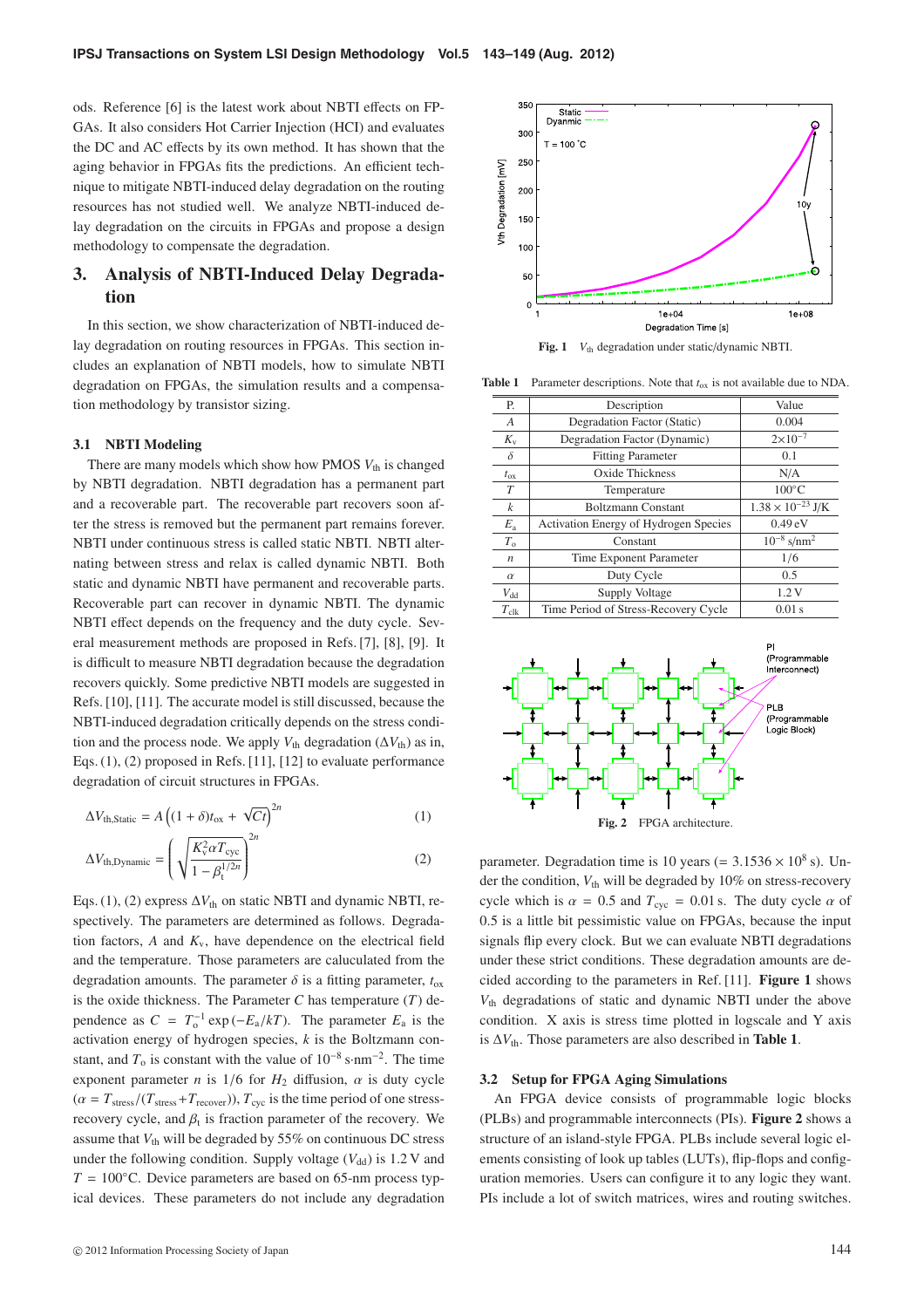

We focus on the NBTI degradations of the routing switch shown in **Fig. 3**, which is commonly used in FPGAs [13], [14]. There are two inverters (INV0 and INV1), an NMOS transistor to be used for a switch, a pull-up PMOS transistor and a configuration bit determining ON/OFF of the switch. If the configuration bit stores 1, the switch is ON. If 0 is stored, the switch is OFF. The input node of INV1 floats if there is no pull-up PMOS transistor. The PMOS transistor is called a level restorer or a half latch to restore the voltage level lowered by the NMOS or to prevent INV1 from floating. **Figure 4** is an illustration of what half latches are at circuit level [15]. When one of the NMOS switches is on, the pull-up PMOS transistor will be driven by the incoming signals from the routing network. The half latch circuit can be used to produce a fixed output value of 0 or 1, as needed by the user's design. Note that the performance of the half latch is not degraded by NBTI because the output value is constant. NBTI degrades switching speed. Constant output signals are not degraded by NBTI. We focus on the PMOS transistor used as the level restorer rather than the half latch in this paper.

We calculate  $\Delta V_{\text{th}}$  with Eqs. (1), (2) and apply it to the circuit netlists. The Parameter  $V_{th}$  is changed through a device parameter *V*<sub>TH0</sub> in the MOS model of BSIM4 [16]. It is based on the typical condition parameter of the process variations. An input signal is given as follows in all simulations. A pulse with 1 ns rise and fall time is given to evaluate circuit performance degradations. It is applied to circuits via two inverters. The output nodes of all circuits are connected to fan-out 4 inverters. Those inverters are output loads and they are connected to simulate the circuit in a realistic way. We analyze NBTI-induced delay degradation on circuit structures commonly used in FPGAs.

## **3.3 Analysis of NBTI Degradation on FPGA Routing Switches**

We evaluate and compare NBTI degradation on two structures, the routing switch with and without a level restorer by circuit simulations. We analyze delay degradation under the NBTI effect. **Figure 5** shows the routing switch without any level restorer. **Figure 6** shows the routing switch with the multiple inverters and cascaded level restorers. In order to compare the degradation of



**Fig. 5** Routing switch without level restorer.



Fig. 6 Routing switch with cascaded level restorers.



**Fig. 7**  $T_{dr}$  degradation under accelerated NBTI condition at 100 $°C$ .



**Fig. 8**  $T_{df}$  degradation under accelerated NBTI condition at 100 $^{\circ}$ C.

the circuits of Fig. 6 and Fig. 5 under equal conditions, the rise and fall delays of these circuits are close in the initial state. It is achieved by duplicating inverters (M=2) and cascading level restorers. The delay difference at the initial state is within 0.8%. The size of the level restorer transistor should be smaller than the other transistors [17]. The level restorer can be weak to stack PMOS transistors without increasing load capacitance. The purpose of comparing those two circuits is to evaluate difference of FPGAs over general ASICs.

The results of delay degradation analysis are shown in **Fig. 7** and **Fig. 8**. The word LR in those figures is the abbreviation of level restorer. The left side of Fig. 7 shows degradations near  $t = 0$ . Note that the initial degradations are both 0% on without and with level restorer cases. Degradations at  $t = 0$  are 0% in all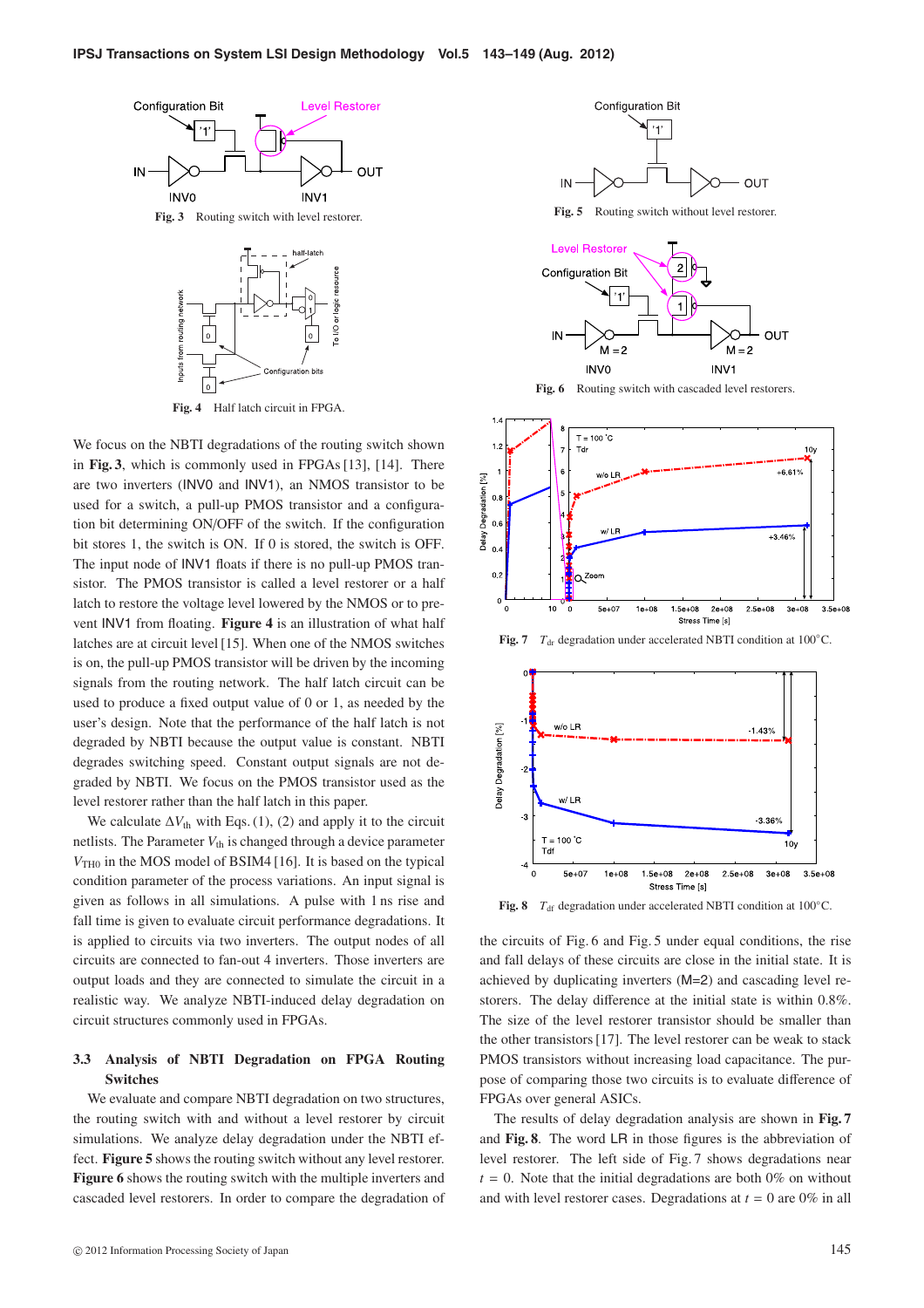the graphs showing time dependent degradations hereafter. The rise time delay  $(T<sub>dr</sub>)$  is increasing when the circuits are degraded by NBTI. Delay increase of the circuit without any level restorer is 1.9 times larger than that of the circuit with level restorers. The fall time delay  $(T<sub>df</sub>)$  is decreasing when the circuits are degraded by NBTI as shown in Fig. 8. Delay decrease of the circuit with level restorers is 2.4 times larger than that of the circuit without any level restorer.

The PMOS transistor in INV1 in Fig. 6 is the most sensitive to NBTI degradation. It is obvious by the sensitivity analysis that examines degradation of individual INV0, INV1 and level restorer. The reason of the highest INV1 sensitivity is due to connection to the output load. If its  $V_{\text{th}}$  increases, it becomes slower for  $V_{\text{gs}}$  to exceed  $V_{\text{th}}$  than the initial condition. The effect results in  $T_{\text{dr}}$  increase. If its  $V_{\text{th}}$  decreases, it becomes fast for  $V_{\text{gs}}$  to exceed  $V_{\text{th}}$ and the effect results in  $T_{\text{df}}$  decrease. Those two effects are caused by sensitivity of INV1. The level restorer PMOS easily becomes OFF by the degradation. It becomes ON when OUT falls, and becomes OFF when OUT rises. The level restorer helps OUT to fall under the degradation condition, while it interferes with OUT from rising.

#### **3.4 Analysis of the E**ff**ect of Output Loads on NBTI Degradation**

We evaluate NBTI degradation on the routing switch (Fig. 6) which connected to fan-out 2, 4 or 8 inverters. The other simulation conditions are same as described in Section 3.3. The purpose is to analyze the effect of the output load on NBTI degradation. The results of delay degradation analysis are shown in **Fig. 9** and **Fig. 10**. Note that delays at the initial state are different as described below.

*T*dr**:** FO8 > FO4 > FO2

*T*df**:** FO8 > FO4 > FO2

They show the degradations of  $T_{dr}$  with fan-out 2, 4 and 8 inverters are 2.59%, 3.46% and 4.85% and those of *T*<sub>df</sub> are −3.85%,  $-3.36\%$  and  $-2.81\%$  after 10 years. The rise time delay ( $T_{dr}$ ) is increasing more when the circuit is connected to larger output load. The fall time delay  $(T_{df})$  is decreasing more when the circuit is connected to smaller output load. Because the output load has such effects on NBTI degradation, the circuit connected larger output load is degraded worse than that connected smaller one.

## **3.5 Compensating Methodology by Sizing of the NMOS Switch**

The degradations of  $T<sub>df</sub>$  on routing switches with level restorers of FPGAs (Fig. 6) depend on circuit configurations. It decreases in the case of NMOS in the routing switch which is equal to the size of the standard  $(1x)$  inverter. If the size of the NMOS switch becomes larger,  $T_{df}$  is increased by the degradation. Delay degradation on INV0 is emphasize by enlarging the size of NMOS. We focus on this characteristic to compensate the delay degradation. If the size of the NMOS switch is optimized,  $T_{df}$  does not increase nor decrease. We evaluate the degradation with various widths of the NMOS switches. The other simulation conditions are same as described in Section 3.3. The result is shown in **Fig. 11**. Note



**Fig. 9**  $T_{dr}$  degradation under accelerated NBTI condition at 100 $°C$  on the circuit with fan-out 2, 4 or 8 inverters.



**Fig. 10**  $T_{df}$  degradation under accelerated NBTI condition at 100 $^{\circ}$ C on the circuit with fan-out 2, 4 or 8 inverters.



**Fig. 11** Degradation under accelerated NBTI condition at 100◦C by different NMOS width.

that the X axis denotes the ratio between the NMOS width and the standard NMOS width. It shows  $T_{df}$  degradation is  $0.00\%$ at 2x size. **Figure 12** shows the degradation with the 2x NMOS width. The degradation of  $T_{dr}$  is almost same as that of the circuit with the standard size NMOS switch. The delay degradation of *T*<sub>df</sub> after 10 years is 0.00%, while it is  $-0.284\%$  at  $t = 1 \times 10^4$  s, which is much better than that of −3.36% after 10 years.

The rise time delays of INV0 and INV1 are increased by the degradation while the fall time delays are decreased. In the case of the circuit with the standard size NMOS switch, NBTI effect on INV1 is dominant and  $T_{df}$  decreases by the degradation. The effect on INV0 is emphasized by the large size NMOS switch. The delay increase on INV0 and the delay decrease on INV1 are balanced at the circuit with the 2x NMOS switch.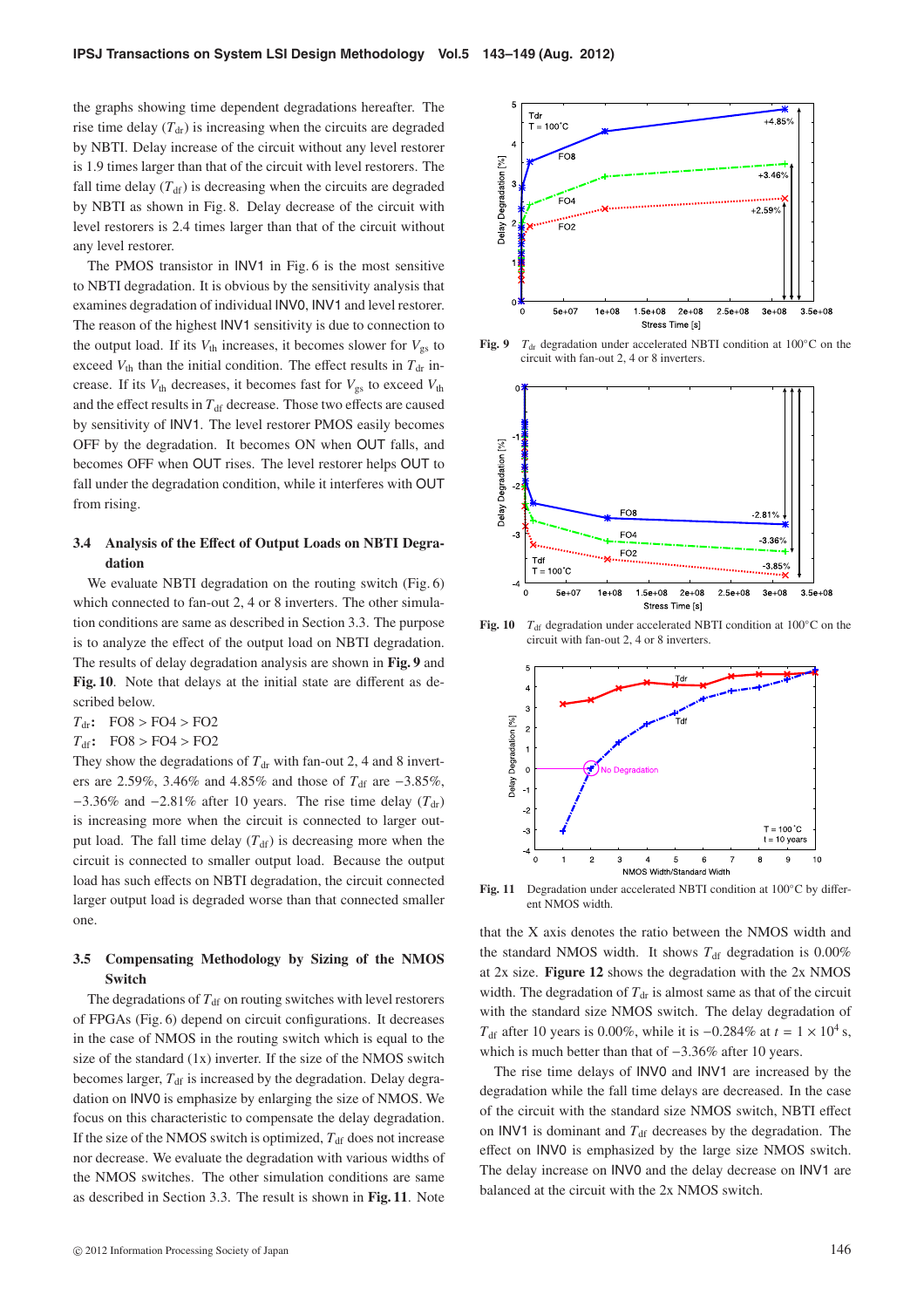

**Fig. 12** Delay degradation under accelerated NBTI condition at 100◦C with 2x NMOS width to compensate  $\Delta T_{\text{df}}$ .

# **4. FPGA Routing Structures to Compensate NBTI Degradation**

In this section, we show a delay analysis of FPGA routing structures and propose design methodologies to compensate NBTI degradation on FPGA routing structures.

## **4.1 Analysis of NBTI Degradation on FPGA Routing Structures**

We analyze NBTI degradation on a circuit structure in FPGA routing structures, as in **Fig. 13**. It is a multiplexer circuit to connect the logic blocks, I/O or routing networks in FPGAs [18]. One path is selected by values stored by the configuration bit (Config Bit). If no path is selected, the level restorer keeps the output voltage low. We assume 12 metal layer process. The metal1- 6, metal7-9, metal10-11 and metal12 layers are used for local metal layers, semi-global metal layers, global metal layers and a top metal layer, respectively. The Wires connect PIs through the metal7 layer and are assumed to be 1 mm long with a  $\pi$  structure as shown in **Fig. 14**. The parameter RBL (Resistance Between Layers) is a resistance between the gate (or the source/drain) and the metal7 layer, IR (Interconnect Resistance) is a resistance of the wire in the semi-global metal layer and IC (Interconnect Capacitance) is the capacitance between the metal7 layer and substrate. These parameters are computed by using 65 nm process data and the wire structure. RBL is given as ohm per via  $(\Omega/\text{via})$ which shows the resistance between two specific layers. IR and IC are given as ohm per millimeter  $(\Omega/mm)$  and femtofarad per millimeter (fF/mm). For example, we can compute IR by multiplication of data of IR and the interconnect length. Delay degradation on this circuit is shown in **Fig. 15**. The simulation condition is as same as the one described in Section 3.3.  $T_{dr}$  and  $T_{df}$ are increased by NBTI. When PMOS  $V_{th}$  is increased by NBTI degradation, it becomes slower for an inverter to switch from 0 to 1.

The design methodology proposed in Section 3.5 is not applied for the routing structure since the both rise and fall delays are degraded. But it is because of the 1 mm long wire. We show the delay fluctuation is changed by the wire length.





**Fig. 15** Delay degradation under accelerated NBTI condition at 100◦C on FPGA routing structure.



**Fig. 16** Degradation under accelerated NBTI condition at 100◦C on routing structure by different wire length.

#### **4.2 Delay Compensation by Signal Flipping**

The degradations on routing structures of FPGAs in Fig. 13 depend on circuit configurations. It is decreased if the wire length becomes short because the load capacitance is reduced. We evaluate the degradation with various wire lengths. The simulation conditions are same as described in Section 4.1 except for the wire length. The result is shown in **Fig. 16**. It shows the degradation of  $T_{df}$  is hidden at  $120 \mu m$ . The fall time delay is increased on the circuit with wires over  $120 \mu m$  while it is decreased on that with wires below  $120 \mu m$ . The degradations of  $T_{dr}$  remain unchanged over  $100 \mu m$ . It also shows the degradation tenden-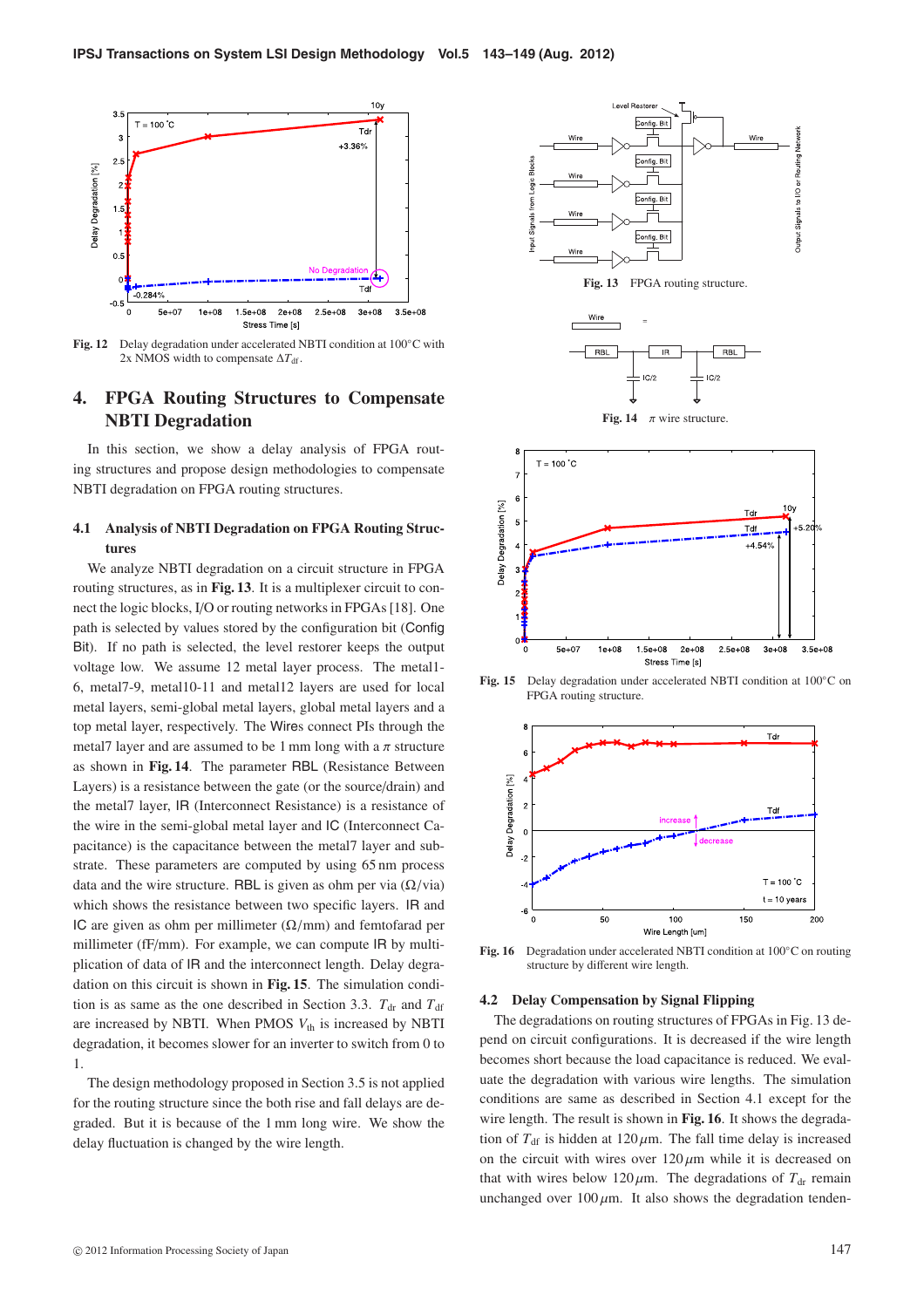

**Fig. 17** FPGA routing structure to compensate delay degradation by flipping signals.



**Fig. 18** Logic modification by programming LUT.



**Fig. 19** Delay degradation under accelerated NBTI condition at 100◦C on routing structure with and without Compensation INV.

cies can be changed easily by circuit configurations.

We propose the design methodology to mitigate the degradation by averaging them. Because the rise time delays are degraded more than the fall time delays, the total delay degradation can be shorter by inserting the compensation inverter. **Figure 17** shows the proposed structure which alternates the rising signal and the falling signal by an inverter (Compensation INV). It is supposed to be used for the switch matrices of FPGAs. The receiver-side network has to be modifid to invert the logic signal. It can be easily modified by re-programming the LUT as shown in **Fig. 18**. We evaluate its delay degradation. The simulation circuit consists of two routing structures with  $120 \mu m$  long wires. A circuit with  $120 \mu m$  long wires is an example to show the compensation result of the proposed technique. The degradation on the structure is shown in **Fig. 19**. The fall time delay varies only slightly after 10 years. The degradation of the rise time delay is reduced to 5.99% from 7.64% without the compensation inverter.

We evaluate and compare the degradation on five variation conditions TT, FF, SF, SS, and FS. T (Typical), F (Fast), and S (Slow) conditions are defined as mean  $(\mu)$ ,  $\mu - 3\sigma$  (standard deviation), and  $\mu + 3\sigma$  on the  $V_{th}$  Gaussian destribution. Simulation condi-

| <b>Table 2</b> Delay degradation under accelerated NBTI condition at $100^{\circ}$ C af- |  |  |
|------------------------------------------------------------------------------------------|--|--|
| ter 10 years on five coditions of routing structure with and without                     |  |  |
| Compensation INV. (T: Typical, F: Fast, S: Slow, For example, SF                         |  |  |
| is NMOS slow and PMOS fast condition.)                                                   |  |  |

| Condition | Scheme   | Degradation after 10y      |                         |
|-----------|----------|----------------------------|-------------------------|
|           |          | $\Delta T_{\text{dr}}$ [%] | $\Delta T_{\rm df}$ [%] |
| <b>TT</b> | Conv.    | 7.64                       | 1.16                    |
|           | Proposed | 5.99                       | 0.456                   |
| FF        | Conv.    | 4.98                       | 2.10                    |
|           | Proposed | 5.62                       | 0.855                   |
| SF        | Conv.    | 7.76                       | 3.31                    |
|           | Proposed | 7.20                       | 2.84                    |
| SS        | Conv.    | 11.3                       | $-2.79$                 |
|           | Proposed | 2.76                       | $-3.52$                 |
| FS        | Conv.    | 7.23                       | $-2.07$                 |
|           | Proposed | $-0.888$                   | $-2.17$                 |

tions except the variation are as same as above. The results of 10 years degradation are shown in **Table 2**. Our methodology reduces the delay degradation of  $T<sub>dr</sub>$  on the SS condition from 11.3% to 2.76%. The proposed methodology is effective for devices under the conditions except for the FF condition. However, delays of fresh devices under the FF condition are generally half of that under the SS condition and 2/3 of that under the TT condition. Devices under the FF condition degraded by the NBTI degradation can still operate faster than fresh devices under the other conditions. Therefore, it does not matter that those under the FF condition be applied the proposed compensation technique.

#### **5. Conclusion**

In this paper, we analyze NBTI-induced delay degradation on FPGA routing paths and introduce two design methodologies to compensate the degradation. In the case of an independent routing switch, the rise delay time increases by 3.46% and the fall delay time decreases by 3.36% on the 10 years degradation at 100◦C. Threshold voltage degradation on the pull-up PMOS (level restorer/half latch) is the main cause of the NBTI-induced delay degradation. The degradation of the fall delay time can be reduced to 0.284% by adequately sizing the NMOS to be used as a switch. The degradation of the rise delay time and the fall delay time on the conventional FPGA routing structure composed of several routing switches and wires are 7.64% and 1.16%, respectively after 10 years at 100◦C. We introduce the signal flipping compensate the delay degradation. The rise time delay and fall time delay of the FPGA routing structure is degraded by 5.99% and 0.456% under the TT condition, respectively. The fall time delay degradation on the SS condition is reduced to 2.76% from 11.3% by our methodology.

Our future work is to evaluate the NBTI-induced delay degradation on real FPGA devices.

**Acknowledgments** This work is supported by VDEC in collaboration with STARC, e-Shuttle, Inc., Fujitsu Ltd., Synopsys, Inc.

#### **References**

[1] Deal, B., Sklar, M., Grove, A. and Snow, E.: Characteristics of the Surface-State Charge (Q) of Thermally Oxidized Silicon, *Journal of the Electrochemical Society*, Vol.114, p.266 (1967).